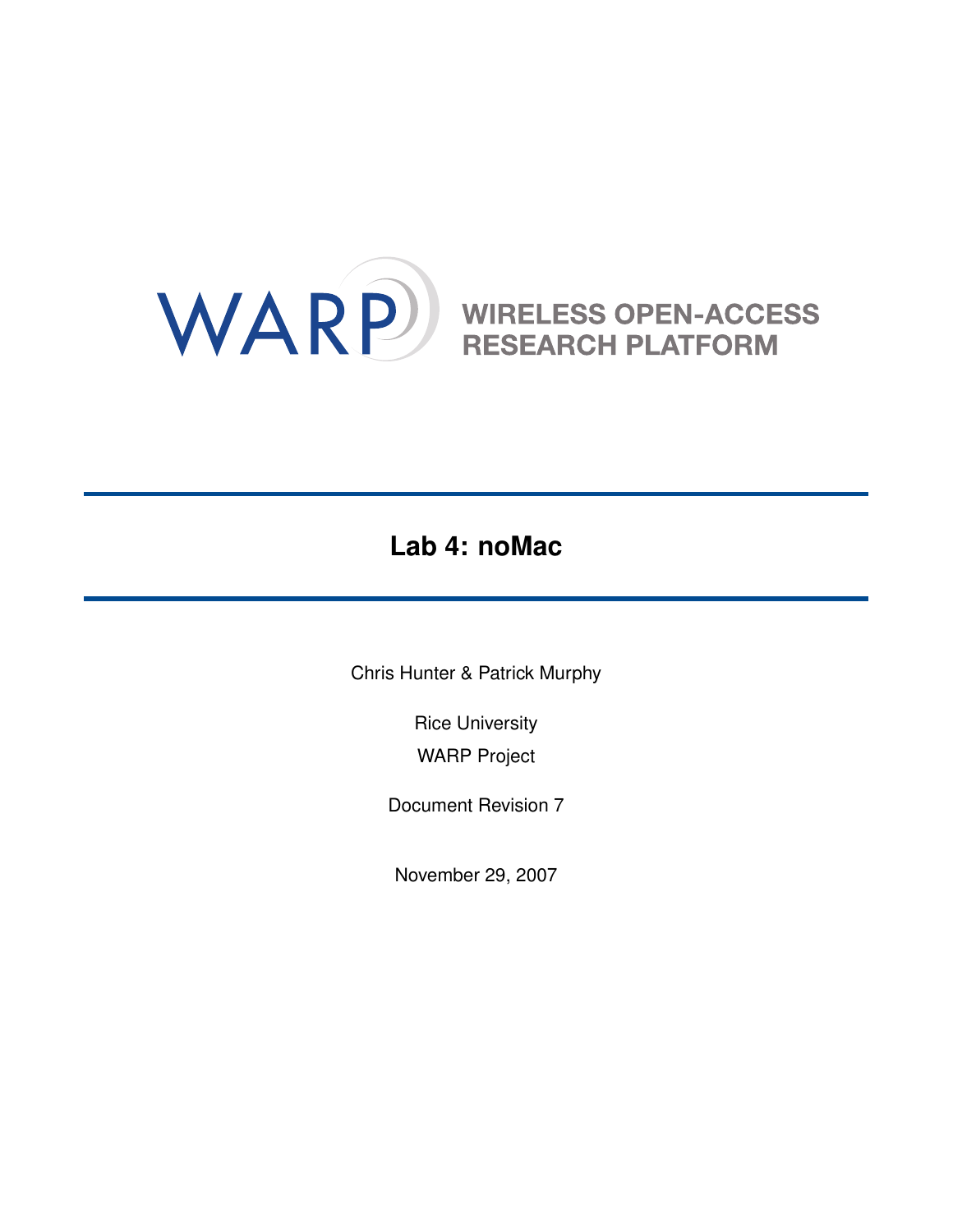WARP

#### **1 Introduction**

The WARP networking lab is intended to introduce the tools required for MAC development on WARP. In previous labs, code on the PowerPC was used to drive cores running in the FPGA fabric. We will make extensive use of the WARPMAC framework [\(http://warp.rice.edu/WARP](http://warp.rice.edu/WARP_API/files.html)\_API). The framework handles the hardware interaction, and we will program a basic MAC.

In this particular lab, we will implement the simplest MAC: no MAC at all. We will use the functions of WARPMAC to create a true bridge between Ethernet and the wireless PHY. Any packet that is received on one medium will be forwarded to the other medium as-is; there will be no addressing and no retransmissions. This behavior is shown in Figure [1.](#page-1-0)



<span id="page-1-0"></span>Figure 1: *Ethernet MAC - Wireless PHY Hub algorithm*

The WARPMAC API will be required throughout this lab exercise. The full API documentation is available online [\(http://warp.rice.edu/WARP](http://warp.rice.edu/WARP_API/files.html)\_API). Skeleton code is provided which compiles without any modification. This code monitors the PHY for good and bad packets. It blinks LEDs on the FPGA board to indicate reception of both. Within the skeleton code are comments describing the code that needs to be written.

**Note**: All files are stored in C:\workshop\userN\ where userN is your user login location. This location will be referred to as .\ for the rest of the lab.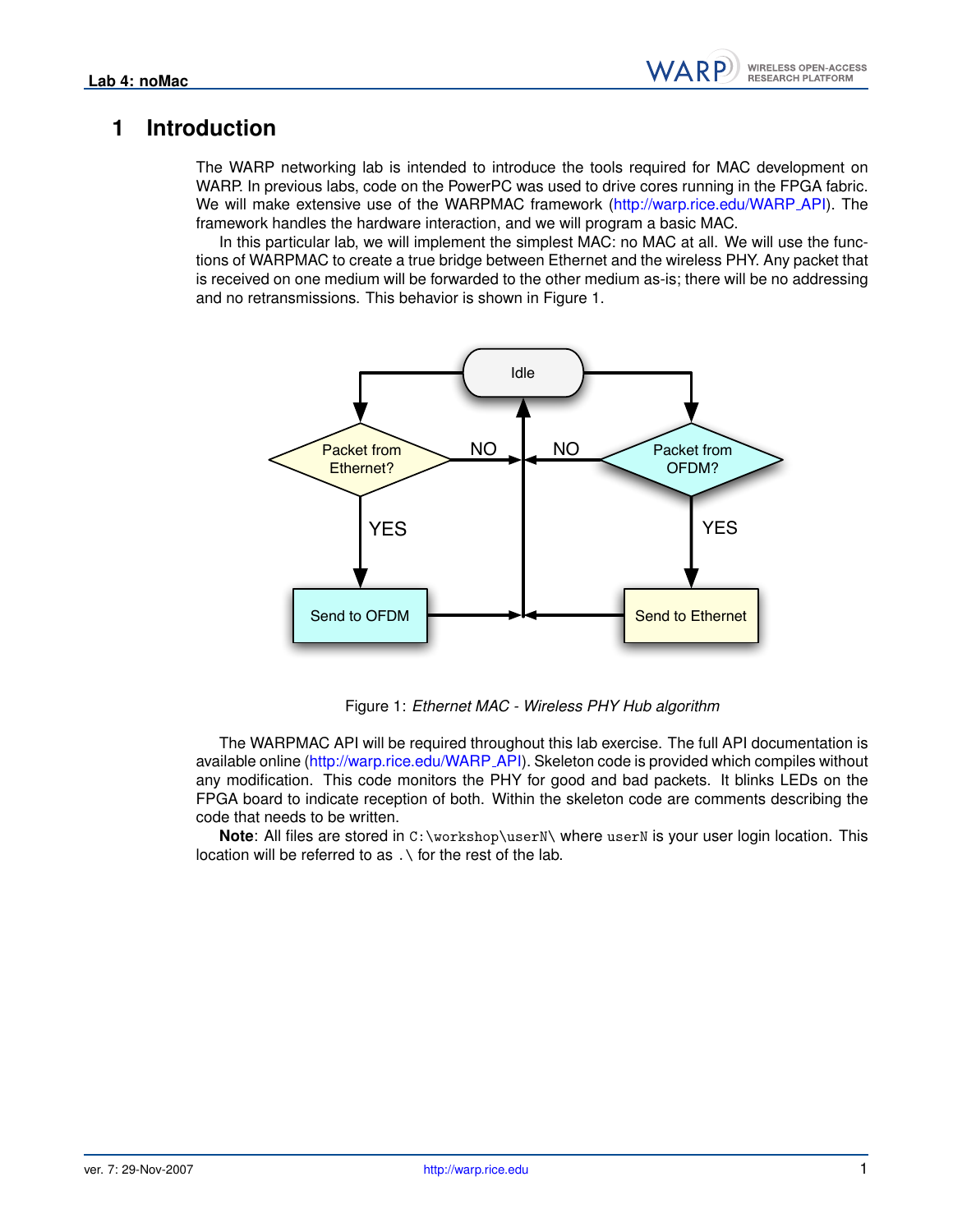#### **2 Instructions**

- 1. Open the *system.xmp* in .\Labs4\_6\_MAC\
- 2. Because we will only be dealing with the software project in this lab, we can ignore everything in the "System Assembly View." Click on the "Applications" tab as shown in Figure [2](#page-2-0)

| S Xilinx Platform Studio - C:\localhome\chunter\EDK\warpmac_aloha\warpmac_enethub\system.xmp - [System Assembly View1] - [5   X                                                                                                                                                                                                                                                                                                                                                                       |                                                              |                         |                                            |                 |
|-------------------------------------------------------------------------------------------------------------------------------------------------------------------------------------------------------------------------------------------------------------------------------------------------------------------------------------------------------------------------------------------------------------------------------------------------------------------------------------------------------|--------------------------------------------------------------|-------------------------|--------------------------------------------|-----------------|
| The File Edit View Project Hardware Software Device Configuration Debug Simulation Window Help                                                                                                                                                                                                                                                                                                                                                                                                        |                                                              |                         |                                            | $   \mathbb{Z}$ |
| e &<br>$\mathcal{B}$                                                                                                                                                                                                                                                                                                                                                                                                                                                                                  | もちず  つ ~ X も B A    2 r 5 D B    3 B ※    5 r △ B ☆    # # # |                         | 図                                          | 涨               |
| $\mathfrak{D} \otimes \mathfrak{D} \otimes \mathfrak{D} \otimes \mathfrak{D} \otimes \mathfrak{D} \otimes \mathfrak{D} \otimes \mathfrak{D} \otimes \mathfrak{D} \otimes \mathfrak{D} \otimes \mathfrak{D} \otimes \mathfrak{D} \otimes \mathfrak{D} \otimes \mathfrak{D} \otimes \mathfrak{D} \otimes \mathfrak{D} \otimes \mathfrak{D} \otimes \mathfrak{D} \otimes \mathfrak{D} \otimes \mathfrak{D} \otimes \mathfrak{D} \otimes \mathfrak{D} \otimes \mathfrak{D} \otimes$<br>唇<br>凹<br>$\Sigma$ |                                                              |                         |                                            |                 |
| ⊥×l                                                                                                                                                                                                                                                                                                                                                                                                                                                                                                   | Filters                                                      |                         |                                            |                 |
| IP Catalog<br>roject<br>Applications                                                                                                                                                                                                                                                                                                                                                                                                                                                                  | C Bus Interface C Ports C Addresses                          |                         | 일 Filters (Applied)   공부 Add External Port |                 |
|                                                                                                                                                                                                                                                                                                                                                                                                                                                                                                       | Name                                                         | Net<br><b>Direction</b> | Sensitivity<br>Range<br>Class              | $IF_$           |
|                                                                                                                                                                                                                                                                                                                                                                                                                                                                                                       | <b>Fi- External Ports</b>                                    |                         |                                            |                 |
| Version<br>Name<br>y.                                                                                                                                                                                                                                                                                                                                                                                                                                                                                 | 由 → ppc405 0                                                 |                         |                                            | PP              |
| 由-Analog                                                                                                                                                                                                                                                                                                                                                                                                                                                                                              | 由 → ppc405_1                                                 |                         |                                            | <b>PP</b>       |
| <b>E</b> ⊢Bus                                                                                                                                                                                                                                                                                                                                                                                                                                                                                         | <b>E</b> • iocm<br>Ė⊢⊷docm                                   |                         |                                            | isc<br>ds       |
| 由-Bus Bridge<br>E- Clock Control                                                                                                                                                                                                                                                                                                                                                                                                                                                                      | ∄⊹⇔plb                                                       |                         |                                            | plt             |
| 中-Communication High-Speed                                                                                                                                                                                                                                                                                                                                                                                                                                                                            | ∄ ⊸opb                                                       |                         |                                            | $\frac{op}{n!}$ |
| Fe-Communication Low-Speed                                                                                                                                                                                                                                                                                                                                                                                                                                                                            | <b>E</b> . Onlh2onh                                          |                         |                                            |                 |
|                                                                                                                                                                                                                                                                                                                                                                                                                                                                                                       | [dp System Assembly View1                                    |                         |                                            |                 |
| $\mathbf{x}$                                                                                                                                                                                                                                                                                                                                                                                                                                                                                          |                                                              |                         |                                            |                 |
|                                                                                                                                                                                                                                                                                                                                                                                                                                                                                                       |                                                              |                         |                                            |                 |
|                                                                                                                                                                                                                                                                                                                                                                                                                                                                                                       |                                                              |                         |                                            |                 |
|                                                                                                                                                                                                                                                                                                                                                                                                                                                                                                       |                                                              |                         |                                            |                 |
|                                                                                                                                                                                                                                                                                                                                                                                                                                                                                                       |                                                              |                         |                                            |                 |
|                                                                                                                                                                                                                                                                                                                                                                                                                                                                                                       |                                                              |                         |                                            |                 |
|                                                                                                                                                                                                                                                                                                                                                                                                                                                                                                       |                                                              |                         |                                            |                 |
|                                                                                                                                                                                                                                                                                                                                                                                                                                                                                                       |                                                              |                         |                                            |                 |
|                                                                                                                                                                                                                                                                                                                                                                                                                                                                                                       |                                                              |                         |                                            |                 |
|                                                                                                                                                                                                                                                                                                                                                                                                                                                                                                       |                                                              |                         |                                            |                 |
| $\blacktriangleleft$                                                                                                                                                                                                                                                                                                                                                                                                                                                                                  |                                                              |                         |                                            | ¥               |
| <b>Output</b><br>Warnings<br>Errors                                                                                                                                                                                                                                                                                                                                                                                                                                                                   |                                                              |                         |                                            |                 |
|                                                                                                                                                                                                                                                                                                                                                                                                                                                                                                       |                                                              |                         |                                            |                 |

<span id="page-2-0"></span>Figure 2: *Application Tab*

- 3. Expand the **NOMAC** application. Within the "Sources" and "Headers" hierarchies, you will be greeted by a number of files required for the project to build:
	- *noMac.c* This file is the where all of the user's modifications will take place.
	- *warpmac.c* and *warpphy.c* These file contains all of the MAC development and PHY interface framework. These frameworks provide the user high-level functions for abstracting interactions with the wireless and wired network interfaces.
- 4. Open the *noMac.c* file and modify the skeleton code to implement the functionality described in the state machine above. There are helpful comments included in the skeleton code to guide your implementation.
- 5. Choose Device Configuration  $\rightarrow$  Update Bitstream to compile your code and create the FPGA programming file. Use iMPACT on your local PC to download the bitstream to your FPGA board to test your design.

### **3 Testing your MAC**

If the MAC works as expected, the wireless network in the room should be equivalent to a wired Ethernet hub connecting every computer. To make sure this is the case, try this experiment: